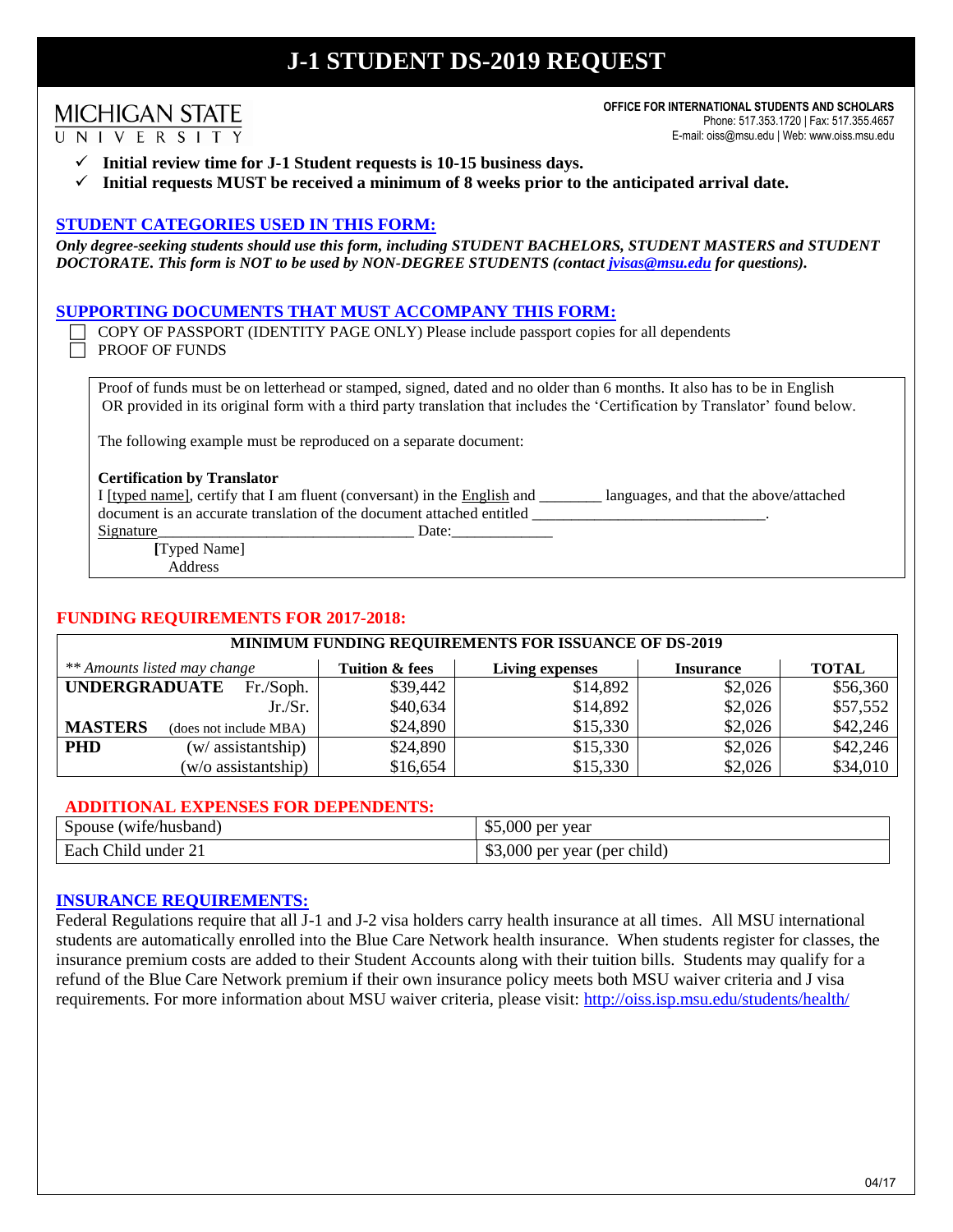| THIS SECTION TO BE COMPLETED BY THE STUDENT:<br><b>PURPOSE OF THIS FORM (check the appropriate box):</b><br><b>INITIAL REQUEST</b><br>TRANSFER TO MSU FROM A U.S. INSTITUTION |                                                    |                                         |                       |
|-------------------------------------------------------------------------------------------------------------------------------------------------------------------------------|----------------------------------------------------|-----------------------------------------|-----------------------|
| Name of U.S. Institution Transferring From:                                                                                                                                   |                                                    |                                         | Transfer In Date: / / |
| Name must be exactly as it appears on the Passport                                                                                                                            |                                                    |                                         |                       |
| Surname:                                                                                                                                                                      |                                                    | Given Name(s):                          |                       |
| PID#: A                                                                                                                                                                       |                                                    |                                         |                       |
| $\exists$ Male<br>Female                                                                                                                                                      | Date of Birth: $\frac{1}{2}$ /                     | (mm/dd/yyyy)                            |                       |
| City of birth:                                                                                                                                                                |                                                    | Country of birth:                       |                       |
| Country of Citizenship:                                                                                                                                                       |                                                    | Country of legal permanent residence*:  |                       |
|                                                                                                                                                                               | Employee<br>Last position in home country: Student |                                         |                       |
| If student, specify:<br>Undergraduate<br>Graduate                                                                                                                             |                                                    |                                         |                       |
| If employee, specify:                                                                                                                                                         |                                                    |                                         |                       |
| Job title:                                                                                                                                                                    |                                                    |                                         |                       |
| Employer (name of organization):<br>Marital Status: Single Married                                                                                                            |                                                    | Children: $\Box$<br>Yes $\lceil$<br>1No |                       |
| <b>Current Mailing Address:</b>                                                                                                                                               |                                                    | E-mail:                                 |                       |
|                                                                                                                                                                               |                                                    |                                         |                       |
|                                                                                                                                                                               |                                                    |                                         |                       |
|                                                                                                                                                                               |                                                    |                                         |                       |
|                                                                                                                                                                               |                                                    |                                         |                       |

## **Family members who will accompany the student:**

#### **SPOUSE:**

| Surname:                | Given Name $(s)$ :                     |  |
|-------------------------|----------------------------------------|--|
| $\Box$ Male<br>Female   | Date of Birth: $\frac{1}{2}$ /         |  |
| City of Birth:          | Country of Birth:                      |  |
| Country of Citizenship: | Country of Legal Permanent Residence*: |  |
| Email:                  |                                        |  |

# **CHILD #1:**

| Surname:                        | Given Name $(s)$ :                     |  |
|---------------------------------|----------------------------------------|--|
| $\Box$ Male<br>$\exists$ Female | Date of Birth: $\frac{1}{2}$           |  |
| City of Birth:                  | Country of Birth:                      |  |
| Country of Citizenship:         | Country of Legal Permanent Residence*: |  |
| Email:                          |                                        |  |

**If you have more family members who will accompany you, please add their information on p. 3**

**\*If country of Legal Permanent Residence is different from country of citizenship, please provide proof**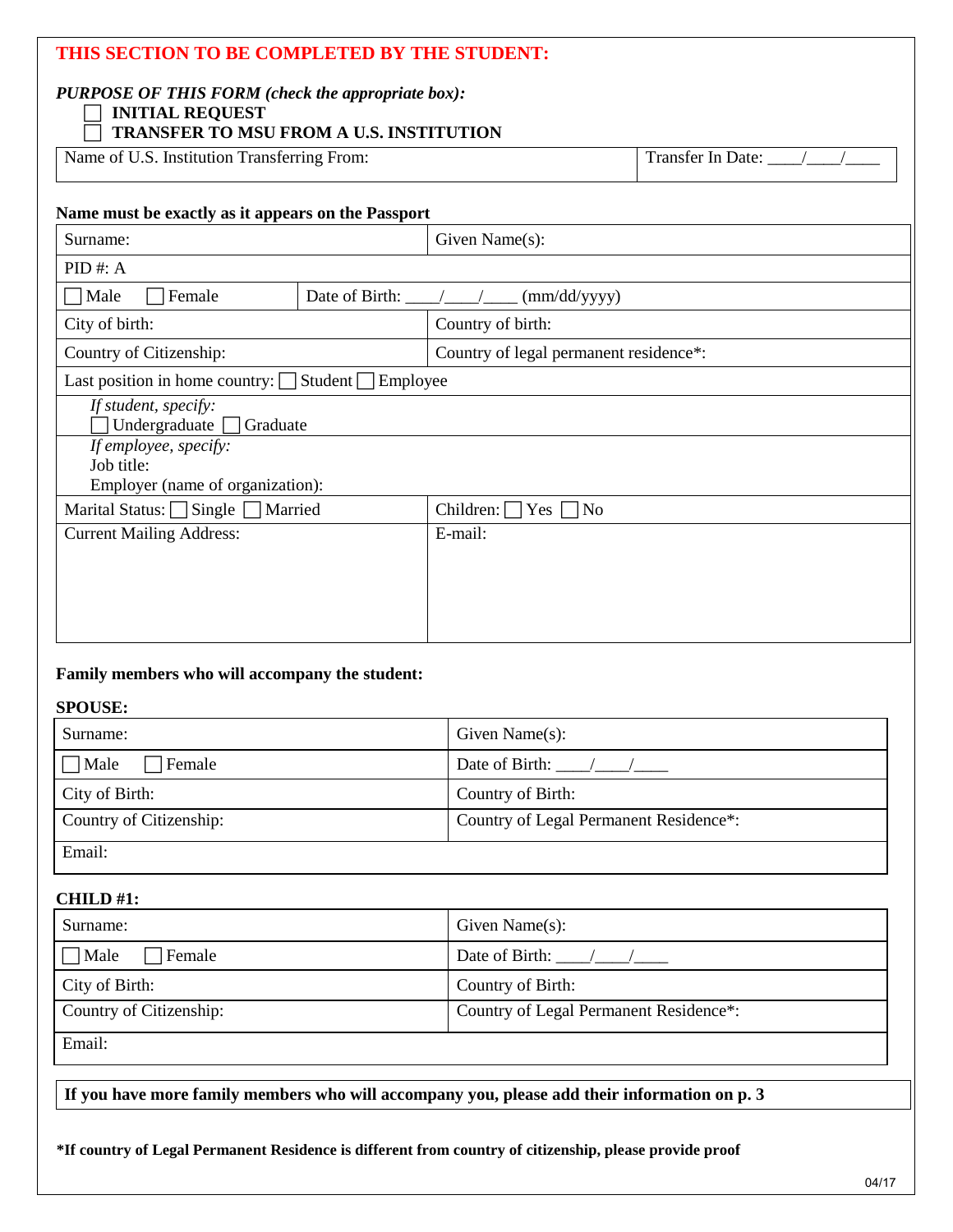# **ADDITIONAL DEPENDENT(S) INFORMATION:**

#### **Family members who will accompany the visitor: CHILD #2:**

| Surname:                | Given Name $(s)$ :                     |  |
|-------------------------|----------------------------------------|--|
| $\Box$ Male<br>Female   | Date of Birth: $\frac{1}{2}$           |  |
| City of Birth:          | Country of Birth:                      |  |
| Country of Citizenship: | Country of Legal Permanent Residence*: |  |
| Email:                  |                                        |  |

# **CHILD #3:**

| Surname:                | Given Name $(s)$ :                     |  |
|-------------------------|----------------------------------------|--|
| 7 Male<br>Female        | Date of Birth: /                       |  |
| City of Birth:          | Country of Birth:                      |  |
| Country of Citizenship: | Country of Legal Permanent Residence*: |  |
| Email:                  |                                        |  |

## **CHILD #4:**

| Surname:                 | Given Name $(s)$ :                     |  |
|--------------------------|----------------------------------------|--|
| $\exists$ Male<br>Female | Date of Birth: $\frac{1}{2}$           |  |
| City of Birth:           | Country of Birth:                      |  |
| Country of Citizenship:  | Country of Legal Permanent Residence*: |  |
| Email:                   |                                        |  |

# **CHILD #5:**

| Surname:                     | Given Name $(s)$ :                     |  |
|------------------------------|----------------------------------------|--|
| $\Box$ Male<br>$\Box$ Female | Date of Birth: $\frac{\sqrt{2}}{2}$    |  |
| City of Birth:               | Country of Birth:                      |  |
| Country of Citizenship:      | Country of Legal Permanent Residence*: |  |
| Email:                       |                                        |  |

## **CHILD #6:**

| Surname:                | Given Name $(s)$ :                     |  |
|-------------------------|----------------------------------------|--|
| $\Box$ Male<br>Female   | Date of Birth: $\frac{1}{2}$           |  |
| City of Birth:          | Country of Birth:                      |  |
| Country of Citizenship: | Country of Legal Permanent Residence*: |  |
| Email:                  |                                        |  |

*\*If country of Legal Permanent Residence is different from country of citizenship, please provide proof*